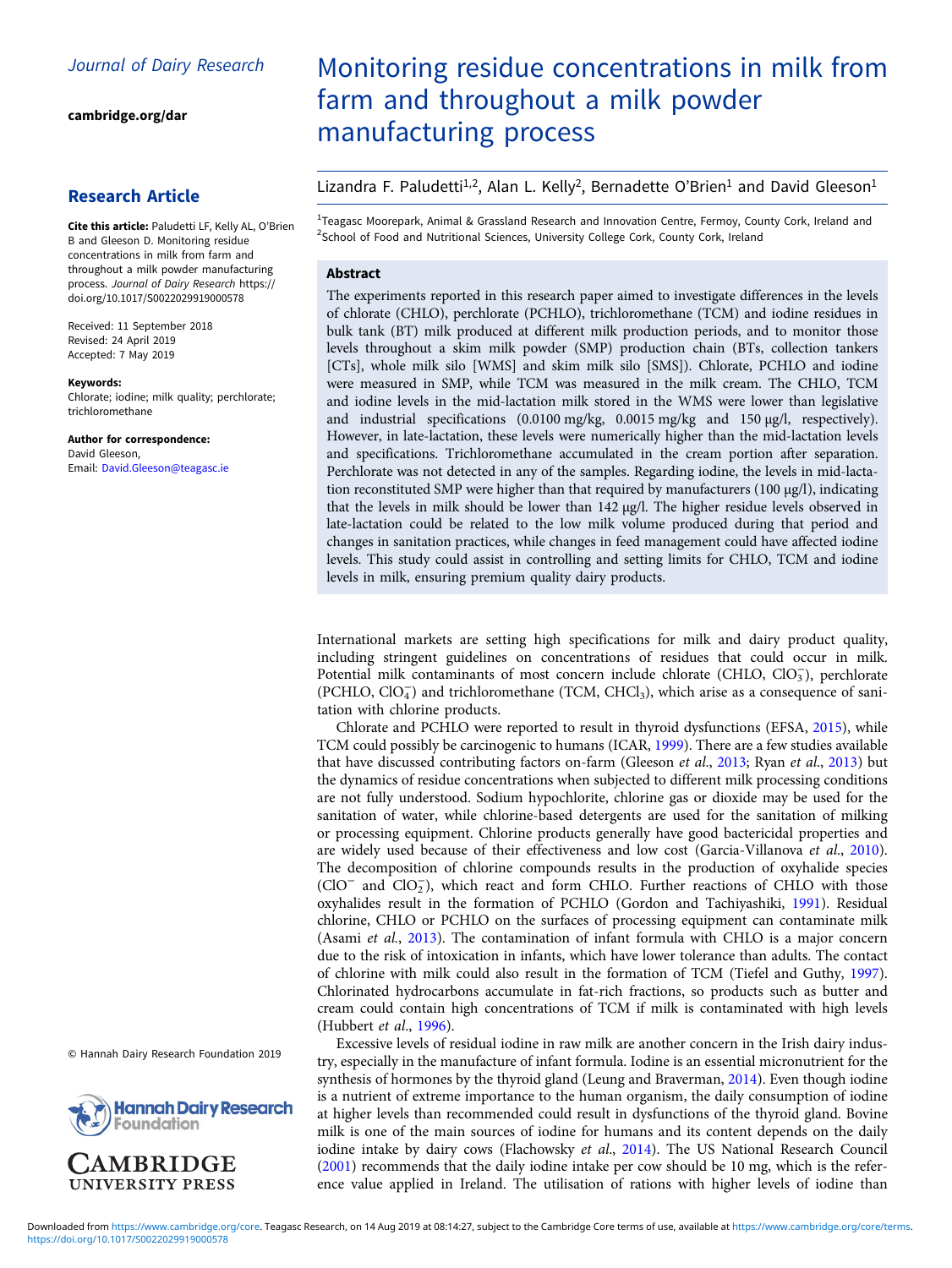required or overfeeding cows can result in excessive iodine concentrations secreted into milk. Over supplementation of Irish herds is of most concern during early and late-lactation and during winter milk production (O'Brien et al. [2013\)](#page-5-0). O'Brien et al. ([1999](#page-5-0)) recorded an average of 227 µg/l iodine in Irish milk, while concentrations of 510 and 180 µg/l were recorded for December and June, respectively. Those levels were not a food safety concern at the time. However, processors are currently requiring lower levels of iodine in raw milk destined for the production of infant formula, in order to meet requirements of the international market. Some Irish dairy processors require that raw milk should contain less than 150 µg/l of iodine. Other iodine sources in milk include mineral-added water, boluses, mineral licks and grass (Magowan et al. [2010\)](#page-5-0). The use of iodine-based teat disinfectants could also contribute to iodine content in milk, as these products are absorbed through the teat skin if not completely removed prior to milking (Flachowsky et al., [2014](#page-5-0)).

The first objective of this study was to investigate changes in the CHLO, PCHLO, TCM and iodine levels throughout the milk production chain, from farm to dairy product, in two different milk production periods (mid- and late-lactation). Chlorate, PCHLO and iodine were measured throughout the production stages of skim milk powder (SMP), while TCM was measured throughout the production stages of milk and cream, which were destined for butter manufacture. The second objective was to investigate differences in residue levels in bulk tank (BT) milk produced during mid- and late-lactation. The milk used in this study was produced on commercial dairy farms and processed in a commercial SMP processing plant.

#### Materials and methods

## Sampling procedure at the farms and throughout a skim milk powder manufacturing process

In Ireland a seasonal spring-calving production system is practiced, with all cows calving within a 10-week period approximately (February to April). This experiment was performed on one occasion during each of mid- (May; 80 DIM) and latelactation (December; 290 DIM). The farms that supplied milk to the factory (mid-lactation: 67 farms; late-lactation: 150 farms), milk storage conditions on-farm, amount of milk produced, milk collection and the skim milk powder manufacturing process was the same as described by Paludetti et al. ([2019\)](#page-5-0). A schematic drawing of the SMP manufacturing process is shown in supplementary Figure S1.

In mid-lactation, samples were collected at various points of the manufacturing process between the farm BTs and the SMP [BTs, collection tankers (CTs), whole milk silo (WMS), skim milk silo (SMS) and final SMP] and were tested for CHLO, PCHLO and iodine. In late-lactation, samples were collected at various points between the CTs and the SMP [CTs, WMS, cream silo (CS), SMS and final SMP] and were tested for CHLO, PCHLO and iodine. In both lactation periods, TCM was quantified in all samples, with exception of the SMP samples (supplementary Figure S1). Due to the high number of farms (150) necessary to supply sufficient milk volume to undertake the manufacturing process in late-lactation (December), it was not possible to undertake collection and analysis of all individual BT samples. The collection of samples and preparation of SMP samples for analysis were performed as described by Paludetti et al. ([2019](#page-5-0)).

## Comparison between the residue levels in the same 67 farm bulk tanks in mid- and late-lactation (May and November)

The concentrations of CHLO, PCHLO, TCM and iodine residues were measured in raw milk produced on the same 67 dairy farms sampled in mid-lactation (May, 80 DIM) and in late-lactation period (November; 260 DIM), to investigate the effect of milk production period on residue levels. Milk samples were collected as described by Paludetti et al. ([2019](#page-5-0)).

## Quantification of chlorate and perchlorate

The quantification of CHLO and PCHLO was performed by highperformance liquid chromatography coupled to tandem mass spectrometry (LC/MS-MS) with ESI electrospray ionisation in negative mode (−ESI). The mid-lactation milk and SMP samples, as well as the 67 late-lactation farm BT samples, were analysed in the laboratory of Labor Friedle GmbH group (Labor Friedle GmbH, Von-Heyden-Straβe 11, D-93105, Tegernheim, Germany), while the late-lactation samples from the factory (CT, WMS, SMS and SMP samples) were analysed in Teagasc Ashtown (Dublin, Ireland). The methodologies used are based on the procedures described in the European Quick Polar Pesticides method (QuPPe) (EURL-SRM, [2015](#page-5-0)). In the present study, some of the milk samples were analysed by both laboratories and the results were statistically similar  $(P > 0.05)$ . The detection limit of CHLO and PCHLO in milk was 0.0010 mg/kg and in SMP was 0.010 mg/kg.

#### Quantification of trichoromethane

Trichloromethane was quantified in the milk using static head-space gas chromatography (HS-GC) with electron capture detector (ECD), fitted with a low thermal mass system (LTM) (Agilent 7890A, Agilent Technologies, Santa Clara, California, USA). The trichloromethane detection limit in this analysis was 0.0001 mg/kg. The methodology applied was an adaption of the procedure of Resch and Guthy [\(1999](#page-5-0)). This analysis was performed in the Milk Quality laboratory in Teagasc Moorepark (Fermoy, Co. Cork, Ireland).

#### Quantification of iodine

Iodine was quantified in milk and reconstituted SMP samples using inductively coupled plasma mass spectrometry (ICP-MS), using an Agilent ICP-MS 7700x (Agilent Technologies, Santa Clara, California, USA). The methodology used was based on the procedures described in the standard method for the determination of iodine compounds in foodstuffs (BS EN 15111:2007, [2007\)](#page-5-0). Standard solutions of Tellurium and 1% TMAH were used to obtain a calibration curve. The limit of detection was 1.31 µg/l. The mid-lactation milk and SMP samples were analysed in Teagasc Moorepark (Fermoy, Co. Cork, Ireland), while the late-lactation milk and SMP samples were analysed in FBA laboratories (Capoquinn, Co. Waterford, Ireland). Those laboratories used the same methodology and samples analysed by both laboratories had statistically similar results  $(P > 0.05)$ .

#### Statistical analysis

## Influence of individual farm milk volumes on the residue concentration in each CT and influence of CT milk on the residue concentration in WMS

The statistical analyses were performed using the software SAS 9.3 (SAS Institute, [2016](#page-5-0)). In mid-lactation, the iodine and TCM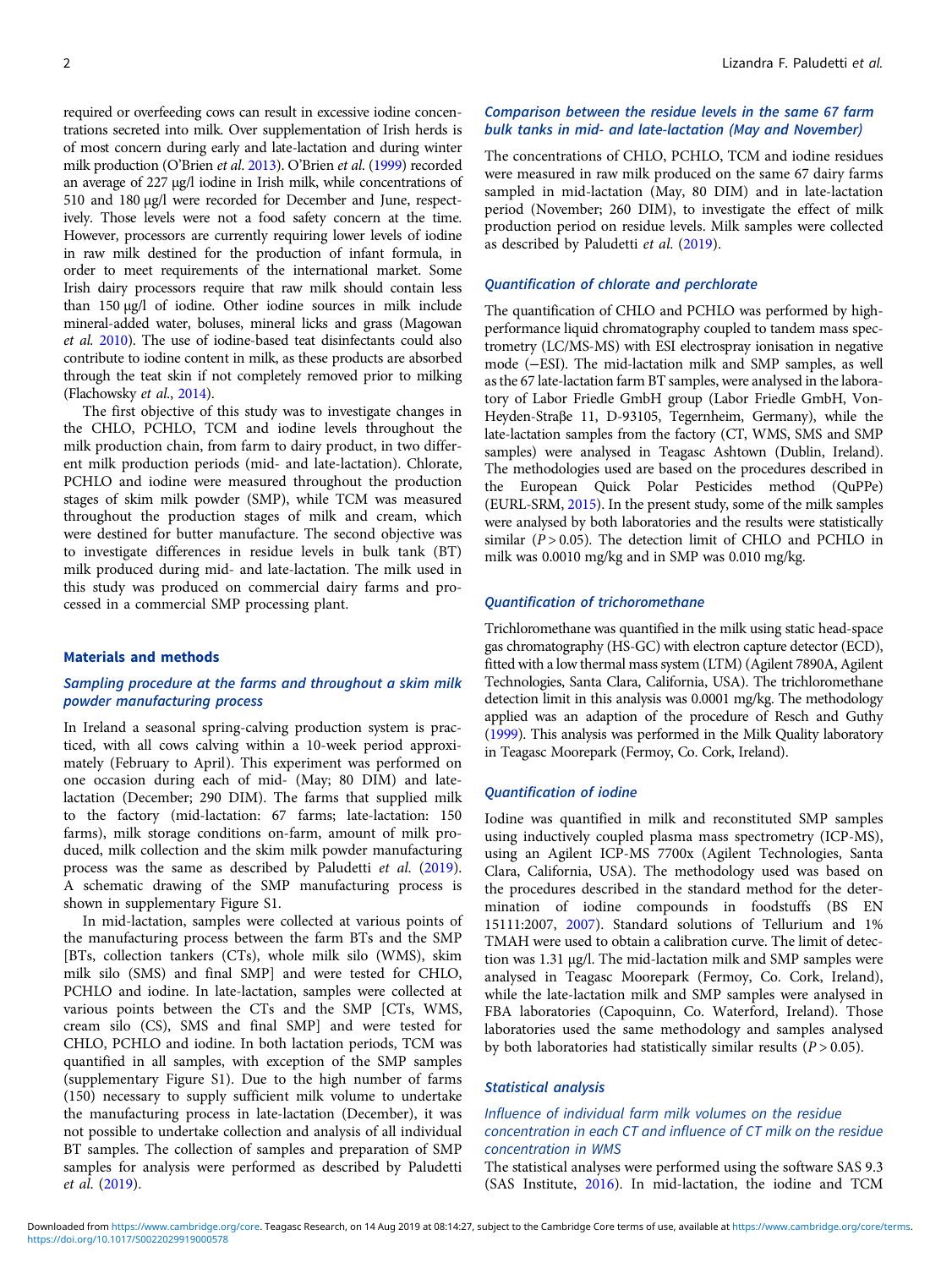concentrations of each CT were predicted using the volume and iodine or TCM concentrations measured in the milk of all farms that supplied each respective CT. In mid- and late-lactation, the iodine and TCM concentrations in the WMS were also predicted using the volume and iodine or TCM concentrations in the milk of all CTs that supplied that silo. Those predictions were calculated as volume-weighted means with estimated confidence intervals. The actual iodine or TCM concentrations measured in each CT and WMS samples were compared to the respective confidence interval for those predicted means. Agreement plots were also used to check for bias in the relationship between actual and predicted means. It was not possible to perform the same analyses with the CHLO and PCHLO results, due to the low number of samples in which those residues were detected.

## Comparison between the residue levels in the same 67 farm bulk tanks in mid- and late-lactation (May and November)

Differences between the adjusted least square means of the 67 midand late-lactation milk samples, collected in May and November, were calculated using the MIXED procedure in SAS 9.3 (SAS Institute, [2016](#page-5-0)). The fixed effects included in each model were lactation period (mid- and late-lactation) and farms (numbered from 1 to 67). Farms were considered the experimental unit and the response variable was iodine or TCM. Residual checks were made to ensure that the assumptions of the analysis were met.

It was not possible to statistically determine the differences between CHLO and PCHLO levels measured in mid- and latelactation milk samples, due to insufficient number of samples in which those residues were detected. McNemar's test was applied to compare the number of BT milk samples in midand late-lactation that had CHLO and TCM concentrations ≥0.0010 and 0.0015 mg/kg, respectively. The GLM procedure was used to determine the regression relationship between CHLO and TCM concentrations.

## Results

The mean CHLO, TCM and iodine concentrations of samples collected during mid- and late-lactation (May and December, respectively) throughout the milk powder production chain are shown in [Table 1.](#page-3-0)

#### Chlorate and perchlorate

In mid-lactation (May), CHLO was detected in 14 of the 67 BT and 6 of the 11 CT samples. The weighted mean CHLO concentration was calculated at the basis of the milk volume supplied by those farms and CTs ([Table 1\)](#page-3-0). The volume-weighted mean CHLO concentrations of these farms and CTs were numerically similar. In late-lactation (December), CHLO was detected in 6 of the 11 CT samples also, but the volume-weighted mean of those samples was higher compared to mid-lactation [\(Table 1\)](#page-3-0). In both mid- and late-lactation, the mean CHLO concentration in the WMS and SMS were numerically similar ([Table 1](#page-3-0)).

The mean CHLO concentration of the SMP samples was higher in late-lactation (December) compared to mid-lactation (May) ([Table 1](#page-3-0)). In both lactation periods, the CHLO concentration in powder increased approximately 50 times compared to the concentrations in SMS samples. In mid-lactation, the CHLO levels in the SMP samples decreased throughout the spray-dryer run. At the start, middle and end of the spray-drying process, the

CHLO levels were:  $0.0630 \pm 0.0020$ ,  $0.0610 \pm 0.0060$  and  $0.0470 \pm 0.0060$ 0.0020 mg/kg, respectively. In contrast, the CHLO concentration of the late-lactation SMP samples did not vary throughout the spray-dryer run (start:  $0.124 \pm 0.003$  mg/kg; middle:  $0.129 \pm$ 0.011 mg/kg; end:  $0.126 \pm 0.006$  mg/kg).

Perchlorate was not detected in any of the mid- and late-lactation samples collected throughout the manufacturing process.

### **Trichloromethane**

Trichloromethane was detected in all BT and CT samples collected in mid-lactation (May) and in all CT samples collected in latelactation (December). The volume-weighted mean TCM concentration of those samples was calculated considering the milk volume supplied by each BT or CT [\(Table 1\)](#page-3-0). The volume-weighted mean TCM concentration of the CT milk samples was higher in latelactation compared to mid-lactation. In mid-lactation, the volumeweighted mean TCM concentrations of the milk samples from the BTs and CTs were numerically similar. The mean TCM concentrations of the milk samples from the CTs and WMS were also numerically similar in both mid- and late-lactation.

The comparisons between the actual TCM concentration and the respective confidence interval for the predicted means for each mid-lactation CT sample, are shown in the Supplementary Table S1. The TCM concentrations in all of the mid-lactation CT samples were within their respective confidence intervals. A similar comparison for the mid- and late-lactation WMS samples is shown in the Supplementary Table S2. The TCM concentration in the WMS samples were also within their respective confidence interval in mid- and late-lactation.

In both lactation periods, the mean TCM concentration decreased in the SMS samples compared to the WMS samples, as expected [\(Table 1\)](#page-3-0).

#### Iodine

In mid-lactation, the volume-weighted mean iodine concentration was numerically higher in the BT samples than in the CT samples. The volume-weighted mean iodine concentration of all of the CTs was numerically higher in late-lactation than in midlactation. In mid-lactation, the mean iodine concentrations in the CTs and WMS were similar, while in late-lactation, the mean concentration was numerically higher in the CTs compared to the WMS ([Table 1](#page-3-0)). In both lactation periods, the iodine concentrations increased in SMS samples and, consequently, as levels were higher in late-lactation BT milk, the iodine concentration in SMP was higher in late-lactation than in mid-lactation.

The comparisons between the actual iodine concentrations of each mid-lactation CT sample with the respective confidence interval for the predicted means are shown in the Supplementary Table S3, while such comparison for the mid- and late-lactation WMS samples are shown in the Supplementary Table S4. All the iodine concentrations measured in each mid-lactation CT sample were within the respective confidence intervals, as well as the WMS samples collected in mid- and late-lactation.

## Comparison between the residue levels in the same 67 farm bulk tanks in mid- and late-lactation (May and November)

The number of BT samples in which CHLO was detected was significantly higher in late-lactation (32 out of the 67 samples) than in mid-lactation (14 out of the 67 samples) ( $P < 0.0001$ ). Also, in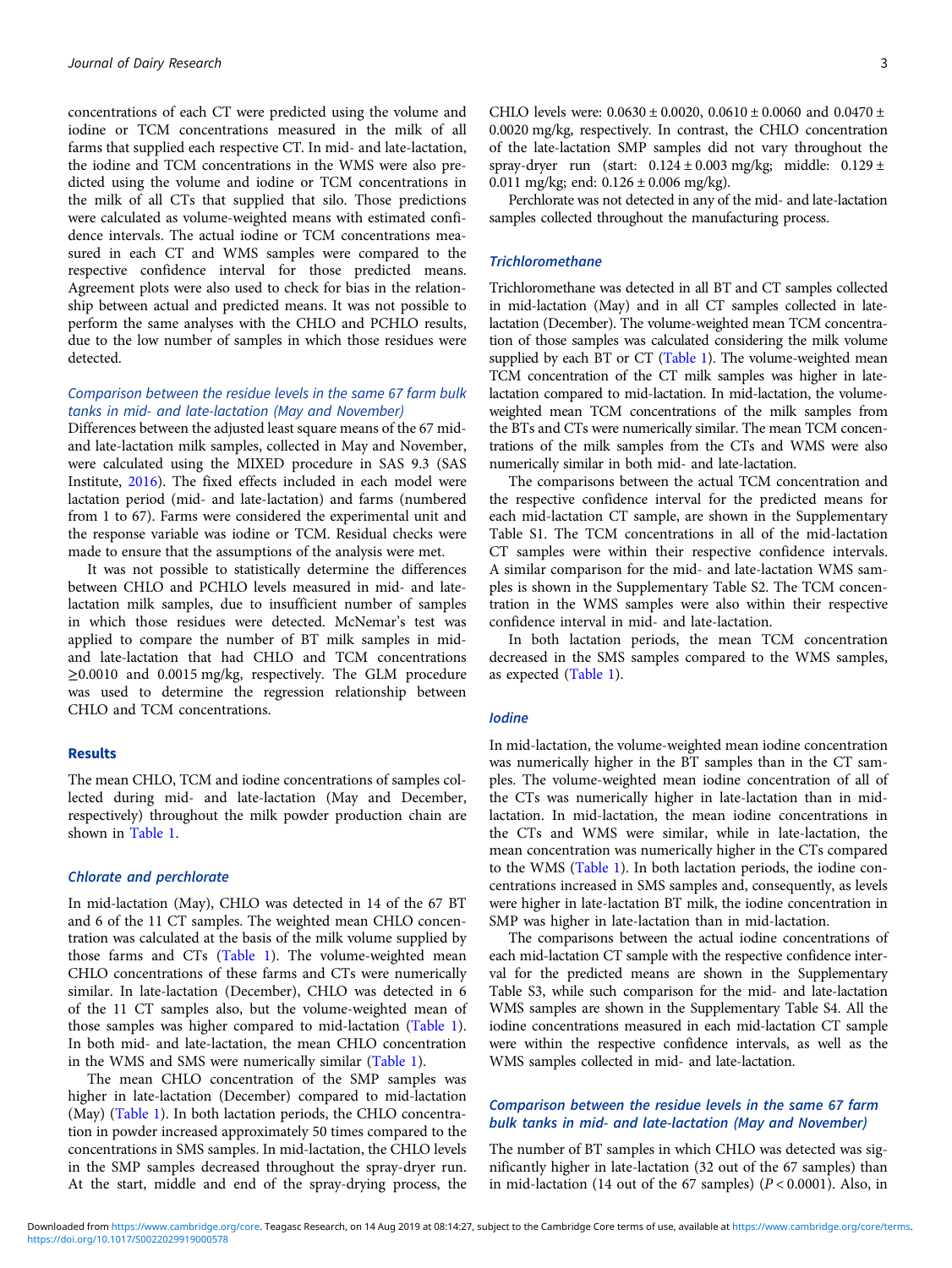|                       | Mid-lactation                                       |                                        |                                   |
|-----------------------|-----------------------------------------------------|----------------------------------------|-----------------------------------|
|                       | CHLO (mg/kg)                                        | $TCM$ (mg/kg)                          | Iodine $(\mu g/l)$                |
| Farm BTs $(n = 67)^a$ | $0.0021 \pm 0.0019$ (0.0010 to 0.0070) <sup>b</sup> | $0.0009 \pm 0.0008$ (0.0002 to 0.0043) | $142.2 \pm 129.2$ (10.4 to 561.2) |
| CT $(n=11)^{a}$       | $0.0020 \pm 0.0010$ (0.0010 to 0.0030) <sup>c</sup> | $0.0009 \pm 0.0003$ (0.0006 to 0.0015) | $134.2 \pm 89.6$ (58.3 to 390.8)  |
| WMS $(n=2)$           | $0.0010 \pm 0.0000$                                 | $0.0009 \pm 0.0000$                    | $135.5 \pm 7.6$                   |
| SMS $(n=2)$           | $0.0010 \pm 0.0000$                                 | $0.0002 \pm 0.0000$                    | $142.1 \pm 9.1$                   |
| SMP $(n=9)$           | $0.0570 \pm 0.0090$ <sup>d</sup>                    |                                        | $142.2 \pm 10.0$ (120.2 to 153.5) |
|                       | Late-lactation                                      |                                        |                                   |
|                       | CHLO (mg/kg)                                        | TCM (mg/kg)                            | Iodine $(\mu g/l)$                |
| CT $(n = 11)^a$       | $0.0410 \pm 0.0554$ (0.0020 to 0.1550) <sup>c</sup> | $0.0020 \pm 0.0007$ (0.0010 to 0.0033) | 437.6 ± 155.2 (225 to 709)        |
| WMS $(n=2)$           | $0.0025 \pm 0.0000$                                 | $0.0018 \pm 0.0000$                    | $419.0 \pm 2.8$                   |
| SMS $(n=2)$           | $0.0025 \pm 0.0000$                                 | $0.0005 \pm 0.0000$                    | $450.0 \pm 7.1$                   |
| $CS (n=2)$            |                                                     | $0.0190 \pm 0.0000$                    |                                   |
| SMP $(n=9)$           | $0.1263 \pm 0.0071$ <sup>d</sup>                    |                                        | 398.2 ± 22.8 (257 to 425)         |

<span id="page-3-0"></span>Table 1. Mean (± sp) chlorate (CHLO), trichloromethane (TCM) and iodine concentrations in samples collected from the farm bulk tanks (BTs), collection tankers (CTs), whole milk silo (WMS), skim milk silo (SMS), cream silo (CS) and samples of skim milk powder (SMP) from the mid- and late-lactation periods

<sup>a</sup>Weighted means and standard deviations calculated considering the volumes of milk and residues concentrations of each farm or CT sample.

<sup>b</sup>Weighted mean CHLO of the 14 bulk tank milk samples in which chlorate was detected.

c Weighted mean CHLO of the CT milk samples in which chlorate was detected (mid-lactation: 6 samples; late-lactation: 6 samples).

<sup>d</sup>Results for non-reconstituted skim milk powder n = number of samples; ranges are given between parentheses.

contrast to mid-lactation, 8 out of the 67 late-lactation BT samples contained 0.0010 mg/kg of PCHLO. The volume-weighted mean TCM concentration was significantly higher in late-lactation  $(0.0015 \pm 0.0014 \text{ mg/kg}$ ; range: 0.0003 to 0.0074 mg/kg) than in mid-lactation (0.0009 ± 0.0008 mg/kg; range: 0.0002 to 0.0043 mg/ kg) ( $P < 0.0001$ ). The volume-weighted mean iodine concentrations of the BT samples in mid- and late-lactation (142.2 ± 129.2 and 119.7 ± 151.6 µg/l, respectively) were not statistically different  $(P = 0.63)$ .

## **Discussion**

### Residues related to the use of chlorine

Concentrations of CHLO and PCHLO were monitored throughout the production chain of SMP in mid- and late-lactation (May and December, respectively). In Europe, a default threshold limit of 0.0100 mg/kg of CHLO and PCHLO is applied for milk (EU Regulation 396, [2005\)](#page-5-0). In mid-lactation (May), the volumeweighted mean CHLO concentration in the 14 BTs and 6 CTs (in which CHLO was detected) were lower than that limit; however, in late-lactation (December), the mean CHLO concentration of the 6 CTs (in which CHLO was detected) was higher than the EC limit and higher than the volume-weighted mean concentration in mid-lactation.

In mid-lactation, the CHLO concentrations in each of the CTs could have been diluted as CHLO was not detected in 53 of the BTs. For example, CHLO was not detected in 4 CT milk samples, as only one of the BT milk volumes contributing to each of those CTs contained CHLO. Additionally, CHLO was not detected in most of the BT milk supplied to the 6 CTs in which CHLO was detected, indicating that the sanitation of those CTs could possibly have influenced the CHLO levels. In both mid- and latelactation, as CHLO was not detected in most of the CT milk volumes, the CHLO concentrations could have also been diluted in the WMS; therefore, it is likely that the sanitation practices of the silos did not influence the CHLO levels. Consequently, the mean CHLO concentrations in the WMSs were lower than the EC limit of 0.0100 mg/kg. However, as the milk supplied to the factory during late-lactation contained higher levels of CHLO than the mid-lactation milk, the CHLO levels in the WMS in late-lactation were higher compared to mid-lactation; consequently, the CHLO levels in the SMP were higher in latelactation than in mid-lactation.

In mid-lactation, the mean CHLO concentration of the SMP samples was lower than the limit applied by some Irish infant formula manufacturers (0.100 mg/kg). The difference of 0.0016 mg/kg between the mean CHLO concentration of the SMP samples collected at the end and start of the spray-drying run, indicated that the sanitation of the spray-dryer could have contributed to the CHLO levels in SMP. The interior surface of the spray-dryer could have contained residual CHLO, and the majority of that residue was transferred to the first batch of evaporated skim milk that entered the equipment. In late-lactation, the mean CHLO concentration of the SMP samples was higher than 0.100 mg/kg, indicating that the CHLO level in the bulk milk stored in the WMS should had been lower than 0.0025 mg/kg. Even though no variations in the CHLO concentration were observed in SMP samples collected throughout the spray-drying run in late-lactation, sanitation practices of that equipment could have also contributed to the increased CHLO levels in SMP. Additionally, the variations in CHLO concentrations throughout the spray-drying run that were observed in midlactation and not observed in late-lactation could be due to differences in the sanitation practices between production periods.

The concentrations of TCM were also monitored throughout the production chain of SMP in mid- and late-lactation (May and December, respectively). There are no European regulations that have defined a standard TCM limit for milk or dairy products; however, Irish dairy processors apply a limit of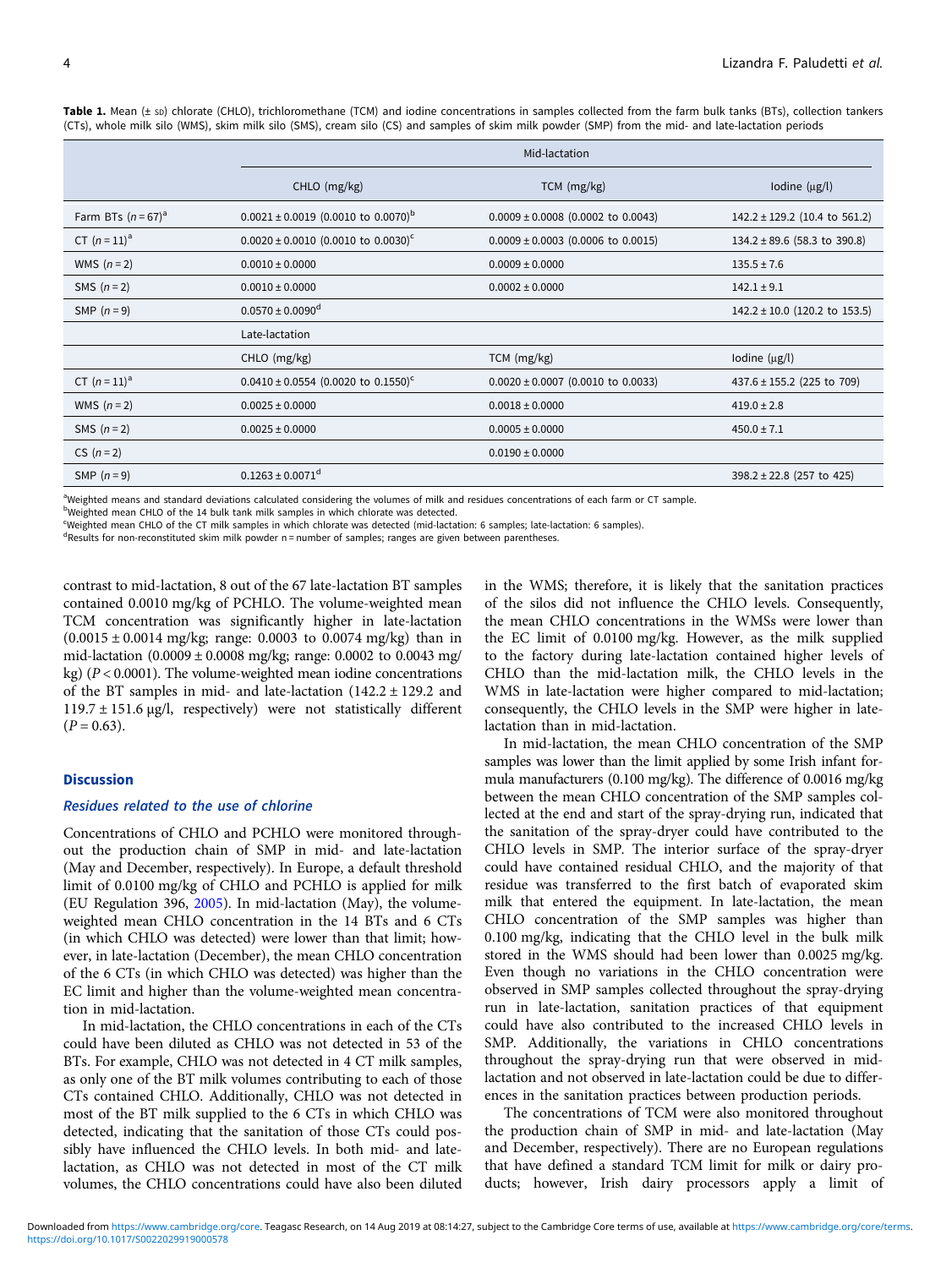0.0015 mg/kg to milk destined for the production of lactic butter which should have less than 0.0300 mg/kg of TCM, as required by the export market (Ryan et al., [2013](#page-5-0)). In mid-lactation, the mean TCM concentrations of the BTs, CTs and WMS were all lower than that limit; while, in late-lactation, the mean TCM concentrations of the CTs and WMS were higher than that limit and higher than the concentrations in mid-lactation. The agreement between the TCM concentrations of each mid-lactation CT sample and the contributions of each BT milk volume supplied, as well as the agreement between the TCM concentrations of the WMS samples and the contributions of each CT in both lactation periods, indicated that the cleaning protocol of the CTs or WMS did not contribute to any increases in the TCM levels in milk (Supplementary Tables S1 and S2).

In both lactation periods, the decrease in the TCM concentrations in the SMS in relation to the WMS was expected, due to the accumulation of TCM in the cream during separation (Hubbert et al., [1996](#page-5-0); [Table 1\)](#page-3-0). As the levels of TCM were higher in latelactation milk, the TCM concentration in late-lactation cream was possibly higher than the levels expected in cream produced with mid-lactation milk.

The concentrations of CHLO and TCM were also monitored in the same 67 farm BTs in mid- and late-lactation (May and November, respectively) to investigate if those concentrations could differ in milk produced by the same farm during different production periods. None of the mid-lactation BT samples contained CHLO levels higher than 0.0100 mg/kg (EC limit), while 5 late-lactation BT samples contained levels higher than that limit. In relation to TCM, the number of BT samples that contained levels greater than 0.0015 mg/kg was significantly higher in late-lactation (21 BT samples; range: 0.0016 to 0.0074 mg/kg) than in mid-lactation (7 BT samples, range: 0.0017 to 0.0043 mg/kg) ( $P = 0.002$ ). Those increases in the levels of those residues in late-lactation could be related to changes in the sanitation practices on each farm. Chlorine detergent sterilisers should contain a maximum of 3.5% of chlorine and should be prepared and applied according to the manufacturer's instructions (Gleeson, [2016\)](#page-5-0). According to Ryan et al. [\(2013](#page-5-0)), 14 l of rinse water per milking unit are recommended in order to totally remove the detergent solution, and the solutions should be rinsed immediately after the wash cycle. Additionally, the lower volume of milk produced per farm during late-lactation  $(1,683 \pm 1,0311)$ could have also contributed to the increase in CHLO or TCM levels during that period, as those residues could have been more concentrated. The presence of CHLO and TCM in milk was not correlated; therefore, if milk contains CHLO it will not necessarily contain TCM and vice versa. The contamination of milk with CHLO or TCM might be related to a combination of specific sanitation practices and further studies are necessary to determine them. In addition, the higher number of farms in latelactation that supplied milk containing higher levels of CHLO or TCM indicated that extra care is required during that period for the production of milk powder or butter.

#### Iodine

Variations in the iodine concentrations were investigated throughout the production chain of SMP in mid- and latelactation (May and December, respectively). The EFSA [\(2005\)](#page-5-0) reported that the average iodine concentration in BT milk samples from several European studies was predominately between 100 and 200 µg/l, which were suitable to meet the required iodine daily intake for children and adults. Some Irish dairy processors specify that the iodine levels in raw milk should be lower than 150 µg/l to produce infant formula. In mid-lactation, the mean iodine concentration of the BT, CT and WMS samples were all lower than that limit; while in late-lactation, the mean concentrations of the CT and WMS were higher than that limit.

Flachowsky et al. [\(2014\)](#page-5-0) suggested that iodine could undergo sublimation throughout processing, as more than 90% of iodine in milk is in the inorganic form. Small decreases in the mean iodine concentration observed from the BTs to CTs (mid-lactation) and from the CTs to WMS (late-lactation) could be associated with the sublimation of iodine ([Table 1](#page-3-0)). The actual iodine concentrations measured in each CT (Supplementary Table S3) and WMS (Supplementary Table S4) were in agreement with the contributions of each BT and CT, respectively. However, the actual concentrations of each CT and WMS were slightly lower than the predicted concentrations, indicating that possibly a small amount of iodine underwent sublimation during transport and storage, but not sufficient to be significant. Those small losses could have resulted in those decreases in the mean iodine concentrations shown in [Table 1](#page-3-0).

In mid-lactation, two CT samples had levels higher than 150 µg/l (390.8 and 202.9 µg/l). One of those CTs collected milk from two farms that supplied milk containing 289.1 and 516.0 µg/l of iodine. The other CT collected milk from 5 farms; however, most of the volume collected was from one farm that supplied milk containing 561.2 µg/l of iodine. Therefore, it is important that individual milk suppliers control the iodine intake of their herds and correctly apply iodine-based teat disinfectants (US National Research Council, [2001;](#page-5-0) O'Brien et al., [2013\)](#page-5-0). In late-lactation, all of the CT samples had levels higher than 150 µg/l, indicating that the iodine levels in BT milk were possibly higher in late-lactation than in mid-lactation. Those higher levels could be due to the contribution of the increased number of farms (150) and also due to high levels of iodine in ration supplied to the cows when indoors.

In both lactation periods, the mean iodine concentrations increased in the SMS when compared to the WMS. Prior to pasteurisation and cream separation, milk permeate (details were not disclosure by the manufacturer) is added to standardise the protein and lactose content in milk. That permeate could have contributed to an increase in the iodine content in the SMS.

The International Council for Control of Iodine Deficiency Disorders (ICCIDD; Delange et al. [1993\)](#page-5-0) specified that the iodine content in reconstituted SMP should be lower than 100 µg/l. The mean iodine concentrations of the SMP produced in mid- and late-lactation were higher than that limit ([Table 1\)](#page-3-0). Therefore, in the case of the conditions of this study, the iodine levels in the bulk milk supplied to the factory should be lower than 142 µg/l to produce SMP containing iodine levels within the specification. Also, as the iodine levels were higher in late-lactation compared to mid-lactation milk, the iodine content in reconstituted SMP was also higher in late-lactation than in mid-lactation.

In order to investigate variations in the levels iodine in BT milk during different production periods, the concentrations of such residue were also measured in the same 67 farm BTs in mid- and late-lactation (May and November, respectively). In mid- and late-lactation, 13 and 12 BT samples had iodine concentrations higher than 150 µg/l, respectively. Questionnaires were completed on some of those farms, capturing information regarding animal feed. It was established that the majority of those farms were using concentrates from one manufacturer, which contained